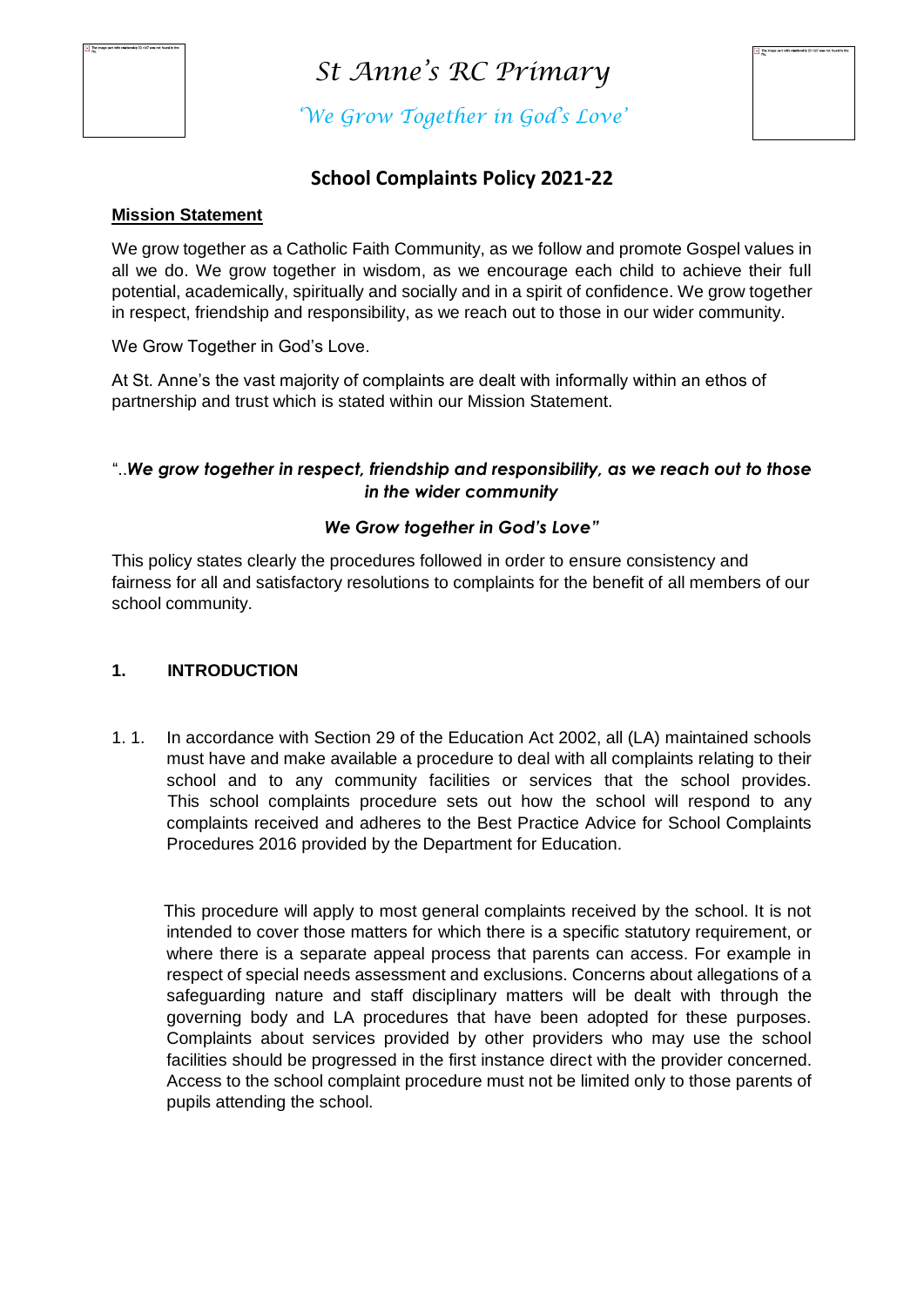*'We Grow Together in God's Love'*

- 1.2. Schools must make all parents aware of the existence and operation of the school's complaints procedure, and this procedure and information for parents about how to make a complaint or raise concerns is available on the school website, or can be obtained via the school office.
- 1.3 The Head Teacher will have responsibility for ensuring a robust and fit for purpose complaint process is in place, and will assess each case in respect of the level of involvement of the Head Teacher at each individual stage.
- 1.4 Should any individual school governor be approached about a complaint they should assist the complainant to access the school complaint procedure, or direct them to the Head Teacher or the Chair of Governors. It is important that no individual governor become involved in the investigation of a complaint as this will prejudice their involvement if this is required at a later stage.
- 1.5 It is expected that most concerns and complaints will be dealt with and resolved informally in the first instance, usually by the class teacher and without the need to invoke any formal process. Where matters cannot be resolved informally then a formal complaint may be raised with the school.
- 1.6 Complaints will be considered by the school as quickly as possible with emphasis on early resolution, therefore any concern or complaint will need to be raised with school as soon as possible after the incident or concern arises. The school will not generally consider any complaint made later than 3 months after the incident or concern has arisen. Where complaints are made outside of this timeframe they will be considered on a case by case basis by the Head Teacher who will determine whether the school feels able to reasonably and practicably investigate and respond.
- 1.7. The Governing Body will nominate five governors to form a Complaints Committee from which when needed, three members can be identified to form a Governing Body Complaints Panel. The Governing body should have regard to the advantages of having a mix of different type of governor on the committee and be sensitive to issues of equal opportunity in the composition of the committee.

 NB: The Head Teacher will not be involved in the preparations or management of this committee or the panel stage of the complaint process.

1.8. Complainants have the right to request an independent panel, if they believe there is likely to be bias in the proceedings. Any such request will be considered, but ultimately this decision will be made by the Governors.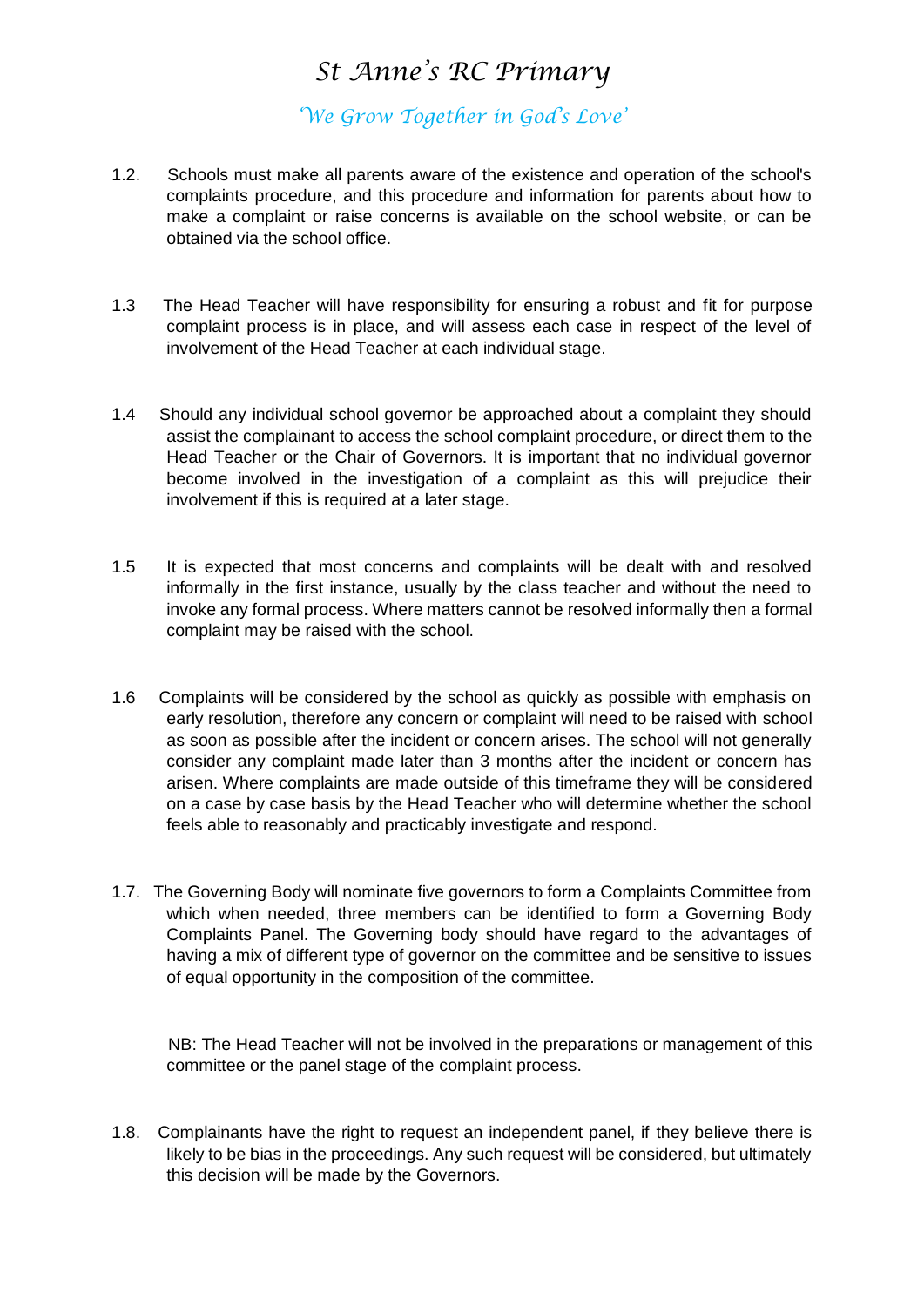*'We Grow Together in God's Love'*

1.9. The Governing Body will be provided with a report annually in respect of the number and type of complaints received by the school, and any actions/improvement taken as a result of complaint outcomes and information.

## 2. **GENERAL PRINCIPLES**

- 2.1. Complaints will be responded to quickly and in a way that is consistent with fairness to all, with access provided to all stages of the complaint process.
- 2.2. To ensure that we meet the Public Sector Equality Duty, where a complainant has difficulty in providing written details of their complaint or other support needs are identified, than an alternative method of contact and support will need to be agreed.
- 2.3. Staff who may be the subject of a complaint or questioned as part of a complaint investigation must be treated fairly and have an opportunity to respond. They should be offered appropriate support and kept informed as to the outcome.
- 2.4. Confidentiality is important, and all conversations and correspondence must be treated accordingly and in line with data protection requirements. Parents will need to be reassured and feel confident that making a complaint will not disadvantage their child. Anonymous complaints cannot be investigated and responded to, however the school will take any internal action that may be identified as being necessary.
- 2.5. If the outcome of a complaint is that the school is shown to be at fault, then the school will take appropriate action to address matters.
- 2.6. All staff and governors in school will have the opportunity to take part in training or briefing sessions to raise their awareness of the complaint procedure, and develop their skills in responding to complaints and concerns.
- 2.7. All complaints will be recorded to enable monitoring of complaint information and of any learning and development as a result of complaints.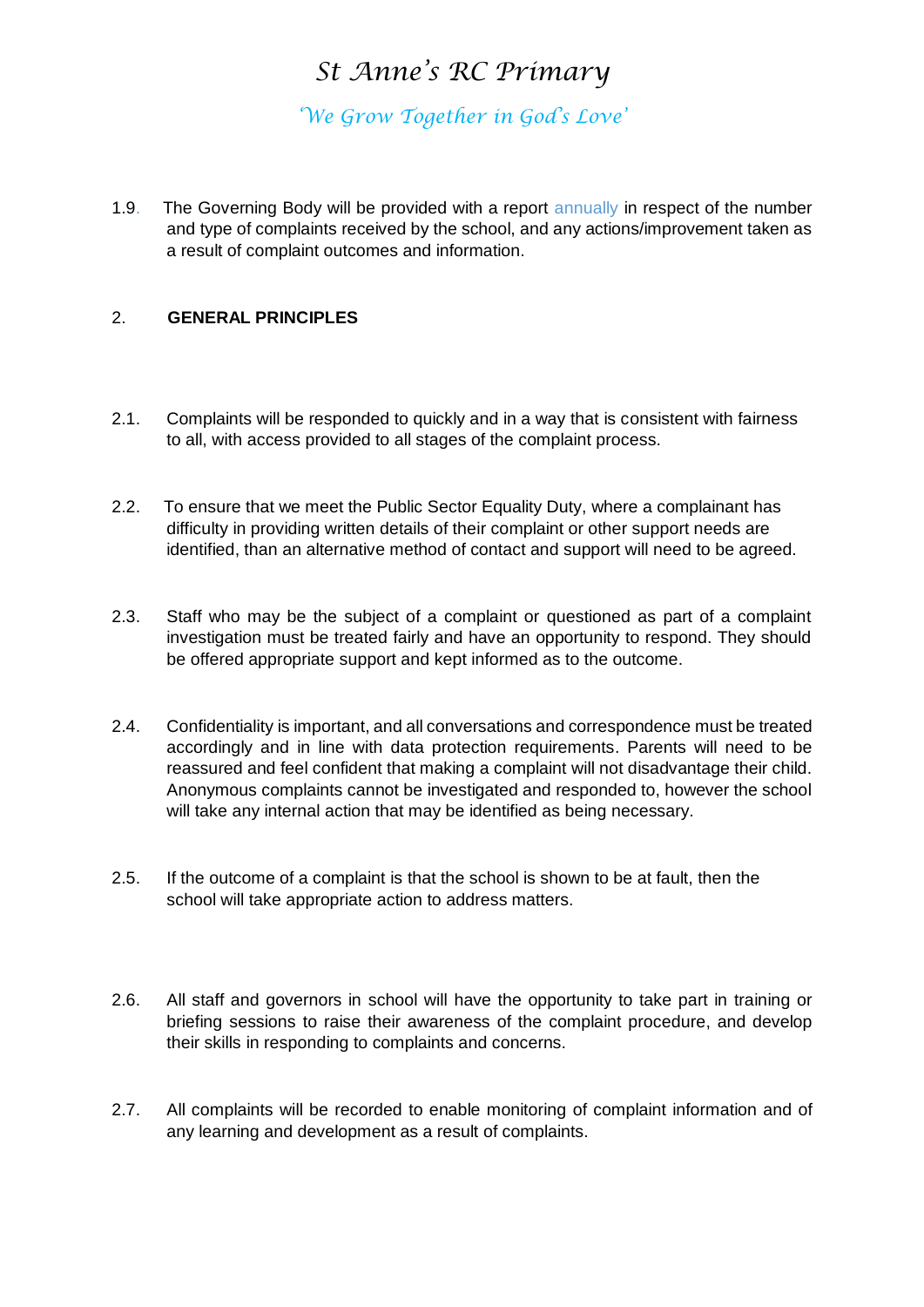*'We Grow Together in God's Love'*

- 2.8. We will aim to ensure that parents feel that they can raise any concerns they may have with staff without undue formality, either in person, by telephone or in writing. There may be occasions when it is appropriate for someone to act on behalf of a parent in such an approach, where this is the case appropriate permission will be sought before accepting the complaint.
- 2.9. Parents may not always wish to make a complaint, they may wish to ask a question or express an opinion, and the school will welcome positively any such feedback and suggestions. A preliminary discussion with school staff may be needed to clarify any issue and help to decide whether the parent wishes to take any matter further.
- 2.10. Staff will respond initially to any concerns or complaint, with the Head Teacher normally dealing with those complaints that proceed to a later stage. At any stage however the Head Teacher may designate responsibility for the investigation of a complaint to another member of staff or the Chair of Governors where this is felt to be appropriate.
- 2.11. Any investigation will be conducted in a way that is fair and transparent and the complainant will be kept updated as to progress made and any timescales.
- 2.12. In the case of serial or persistent complaints or where the outcome sought is not one which is reasonable or achievable, or where the behaviour of a complainant in pursuing their complaint is deemed to be unreasonable or unacceptable the school will put in place a management plan, and respond to such complaints and behaviour in line with school policies and the guidance provided by the Department for Education, the Local Government Ombudsman and the Local Authority.

## 3. **COMPLAINT PROCEDURE – STAGE ONE**

- 3.1. Parents will be offered opportunity for an informal discussion with an appropriate member of staff regarding their concerns or complaint.
- 3.2. If the member of staff cannot deal with the matter immediately, they should make a firm arrangement to deal with it at a future date, or refer the matter to another member of staff. In either case a note of the name, date and contact details of the complainant should be taken, and the complainant kept informed going forward about what is happening in respect of their concerns or complaint.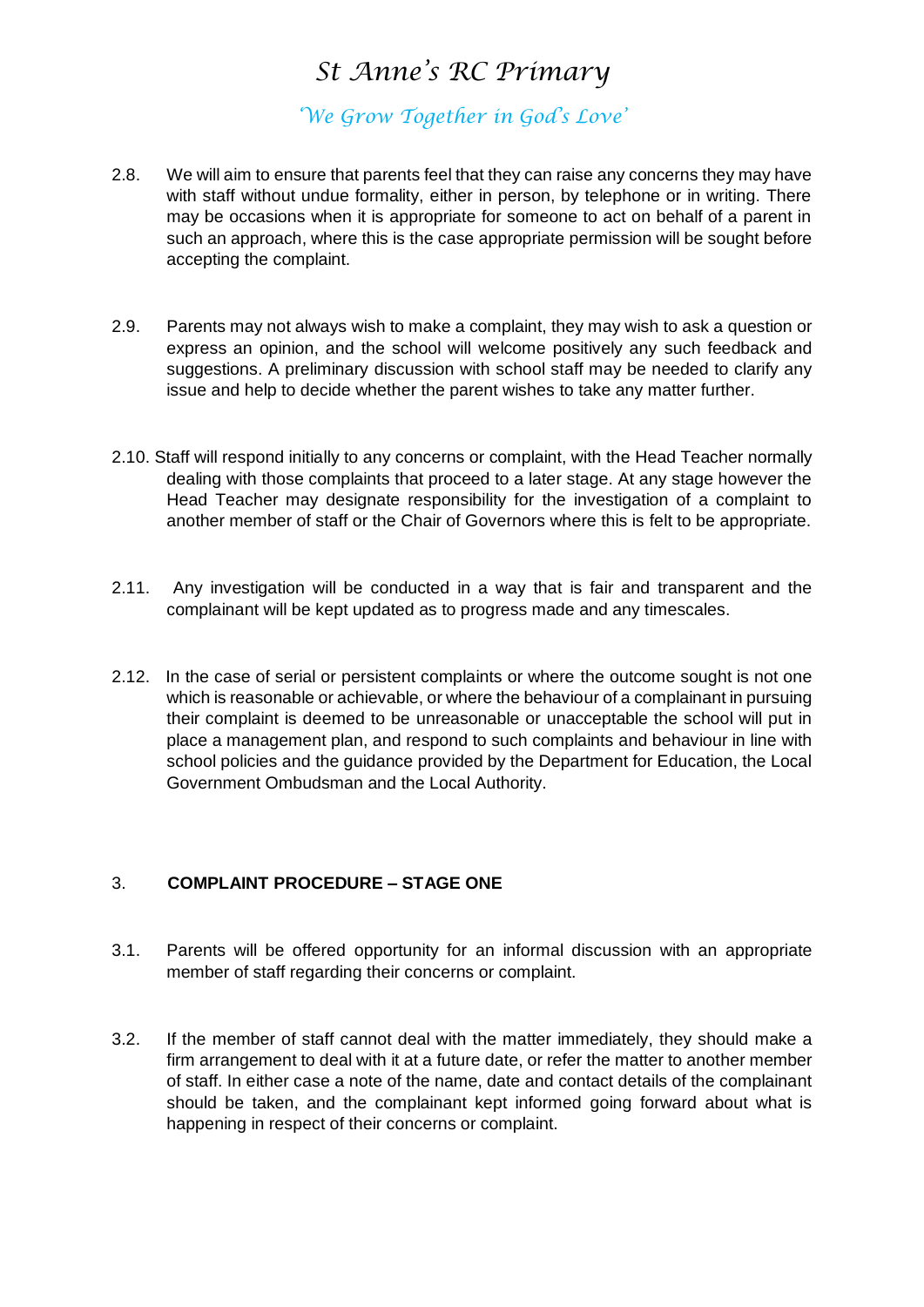*'We Grow Together in God's Love'*

- 3.3. Where the concern or complaint is regarding a serious matter this may require the immediate attention or involvement of the Head Teacher and staff should seek advice from the Head Teacher where necessary. In any event the Head Teacher should be kept informed of the details and outcome of any complaints.
- 3.4. If the complaint is about the Head Teacher, the complainant should be advised to put their complaint in writing direct to the Chair of Governors. Complaints about the Chair of Governors or any individual governor should be made in writing to the Clerk to the Governing Body.
- 3.5. If no satisfactory solution can be found within 15 working days or any other agreed timeframe, the complainant if they wish may ask for their complaint to be progressed to the next stage of the process. They will be given clear information on how to proceed and any advice and support that may be available to them.

## 4. **COMPLAINT PROCEDURE – STAGE TWO**

- 4.1. Parents who wish to progress a complaint to Stage Two will be asked to put the complaint in writing to the Head Teacher, or where appropriate to arrange an appointment to meet with the Head Teacher. The complaint will be acknowledged either orally or in writing within 3 working days of receipt, and the complainant will be provided with information about what will happen next and the timescale for response. A response will normally be provided by the Head Teacher or nominated responder as soon as possible and within 15 working days of receipt of the complaint details. If it is not possible to deal with the matter in this timeframe, the complainant will be informed of when it is likely to be concluded.
- 4.2. The complainant will be offered opportunity to discuss their complaint in person and provide any additional information, and can if they wish be accompanied to any meeting by a friend or relative for support.
- 4.3. The Head Teacher (or designated member of staff) will then investigate the complaint including as necessary interviewing witnesses, obtaining statements from those involved and reviewing information available. Where it is deemed necessary to speak to pupils this will be done in a way that is sensitive, and normally with a parent/guardian present. In some circumstances this may not be possible and a senior member of staff with whom the pupil feels comfortable should attend with him/her. School will notify parents if their child has been involved in any complaint investigation.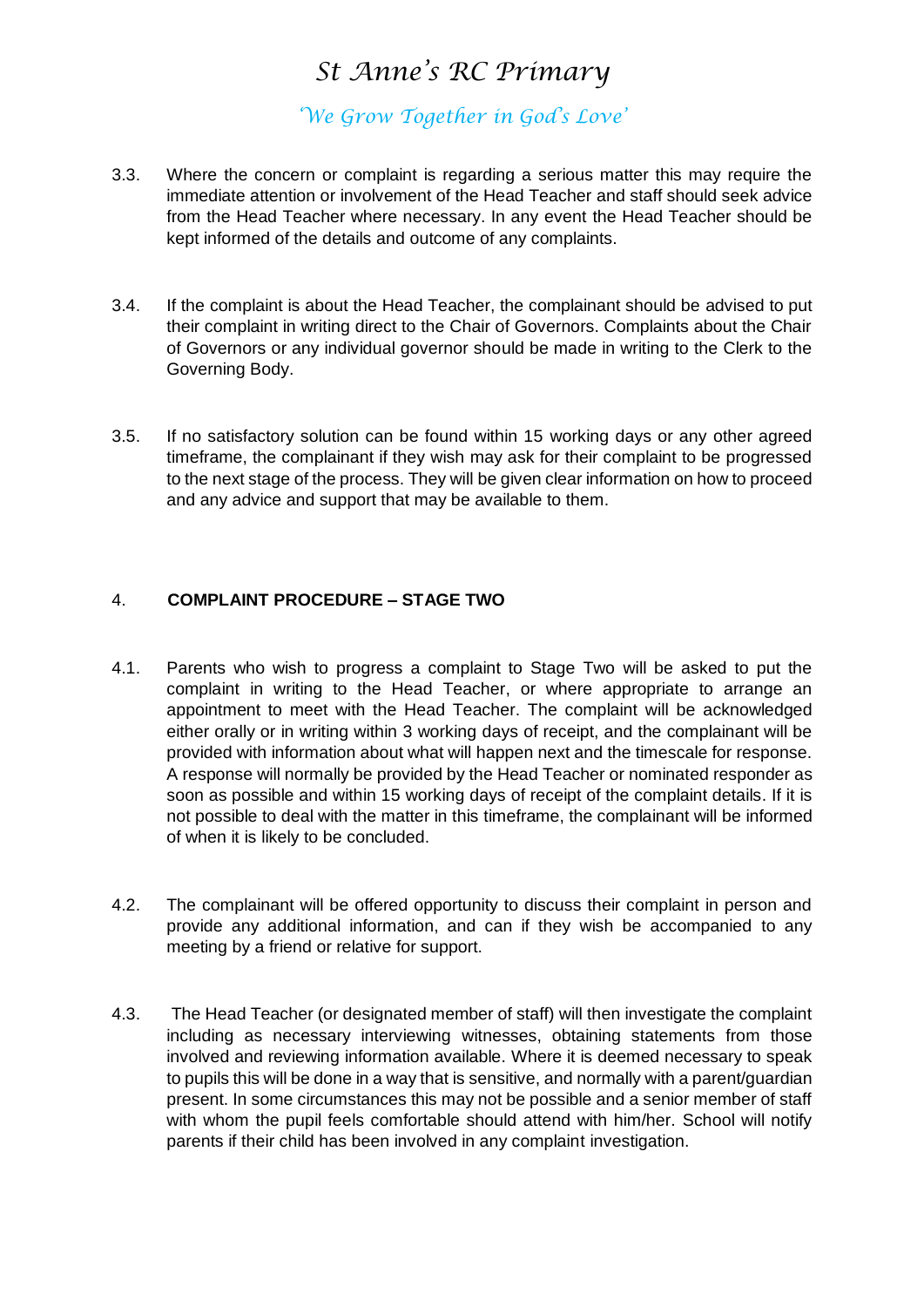*'We Grow Together in God's Love'*

- 4.4. The Head Teacher (or designated member of staff) will keep a written record of any interviews, meetings, telephone conversations and other complaint documentation. (Any such recordings may be subject to disclosure on request).
- 4.5. Once all the relevant facts have been established, the Head Teacher (or designated member of staff) will arrange a meeting with the complainant to discuss the outcome and try to provide for a resolution. This meeting will normally be followed up with a letter formally confirming the outcome and any actions or resolution agreed. The complainant should be advised in this letter that if they remain dissatisfied with the outcome and wish to take the complaint further that they will need to contact the Chair of Governors within ten working days of receiving the letter detailing the Stage 2 outcome of the complaint.
- 4.6. Where this is felt to be helpful the Chair of Governors may be asked to review the schools response to the complaint so far, or asked to attempt further resolution of the complaint if this has not been achieved.
- 4.7. If the complaint is in respect of the Head Teacher or if the Head Teacher has been very closely involved at Stage One, the Chair of Governors should carry out the Stage Two investigation process.

## 5. **PROCEDURE - STAGE THREE: REVIEW BY A GOVERNING BODY COMPLAINT PANEL**

- 5.1. The following procedure will be followed when a written request is received from the complainant for the complaint to proceed to Stage Three.
- 5.2. The Clerk to the Governing Body or Chair of Governors will acknowledge receipt of the written request, and confirm that a Governing Body Complaint Panel will be arranged to hear the complaint within ten working days of receipt of the request.
- 5.3. The Clerk to the Governing Body will consult with the Chair of Governors and identify from the Complaints Committee three panel members. The panel members will then agree the panel chair. A date for the panel meeting will be agreed.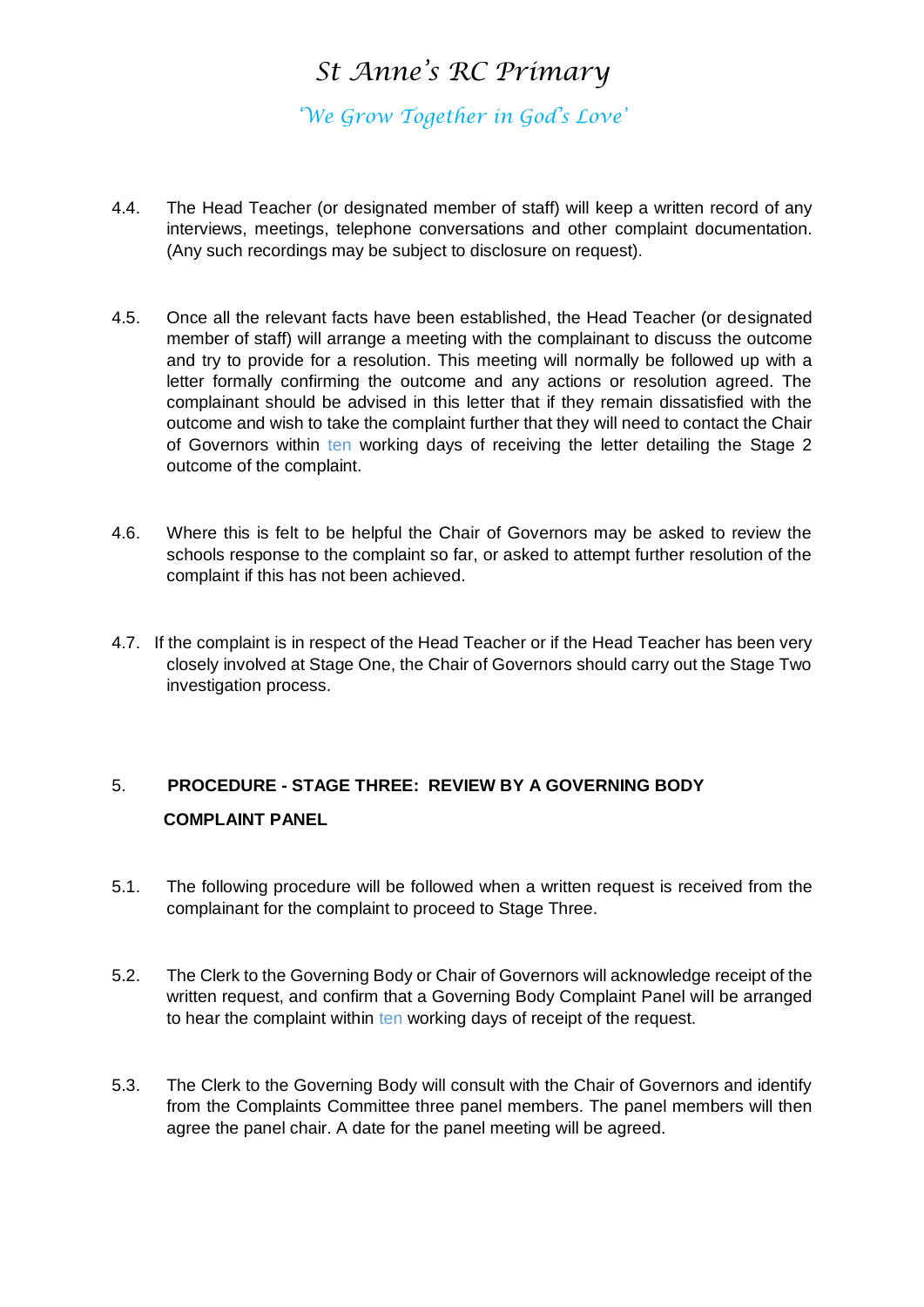*'We Grow Together in God's Love'*

- 5.4 The Head Teacher and the complainant will receive written confirmation of the agreed panel date, time and venue, including details of the timeframe within which they must submit any documentation for consideration by the panel members. All parties will be given five working days' notice of the panel date.
- 5.5. The letter of notification to the complainant should also inform them that they may be accompanied at the panel meeting by a friend or relative for support.
- 5.6. The Clerk will ensure that all those attending the panel receive a panel information pack containing all of the information submitted by the complainant and the school, no later than three working days prior to the panel date agreed.
- 5.7. Normally at the panel the Head Teacher will represent the school and any other staff involved in the complaint. The attendance at the panel of school staff other than the Head Teacher, pupils or witnesses will be subject to the discretion of the Panel Chair and the Head Teacher.
- 5.8. The school or Panel Chair may request that a representative/s from the Local Authority attends the Panel to provide advice in respect of the complaint process, or where a professional opinion or advice would be considered helpful.
- 5.9. The Panel Chair will make appropriate arrangements for the panel to be minuted. Minutes will be kept with the complaint record, and can be made available on request to attendees.

THE PANEL MEETING:

- 5.10. The Chair of the panel will ensure that the proceedings are as informal as possible and that the complainant feels at ease. The Chair will make introductions and confirm the remit of the Panel, along with the details of the complaint and any outcome sought.
- 5.11. The aim of the Panel will be to listen to the complaint, consider any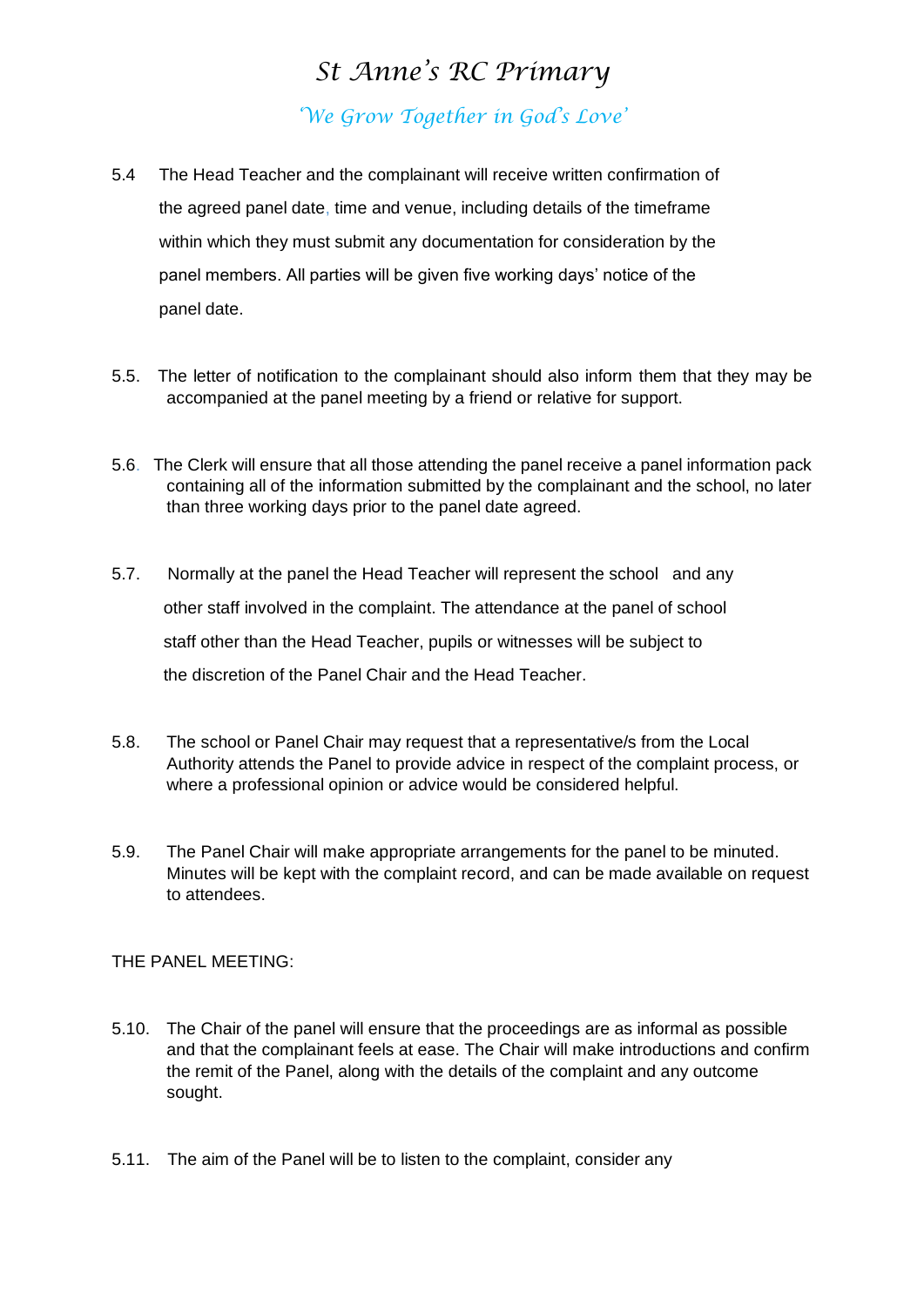# *St Anne's RC Primary 'We Grow Together in God's Love'*

 information provided, review the schools response to the complaint, and also to try to identify or provide for a resolution.

- 5.12. It is acknowledged that not all complaints will be resolvable and that there may be some occasions when a panel may be unable to provide the outcome that is being sought. In such cases the panel will then look to establish the facts, acknowledge any differences, and will try to identify a way forward that can be agreed by both the school and the complainant.
- 5.13. All parties will be treated fairly and addressed in a way that is respectful. Should any party behave in a way that is deemed by the Chair to be unacceptable then the Chair may adjourn the meeting for a time, ask the individual concerned to leave the meeting, or may if necessary bring the meeting to an early conclusion.
- 5.14. Both parties will be provided with an opportunity to address the panel and panel members may ask questions or seek further clarification, and the Chair will call on any attending witnesses or professionals to provide information as required.
- 5.15. At the conclusion of the meeting, the chair will explain that the committee will consider its decision and write to both parties with the outcome within ten working days.
- 5.16. At the conclusion of the meeting the Head Teacher, complainants and any witnesses will withdraw and the panel will consider its decision. This should include: a decision on the complaint; any appropriate action identified to be taken by the school; and where appropriate, recommendations on changes to the school's systems or procedures to ensure similar problems do not arise in the future.
- 5. 13. The school will ensure that a copy of all correspondence and notes is kept on file in the school. This will be separate from pupils' personal records.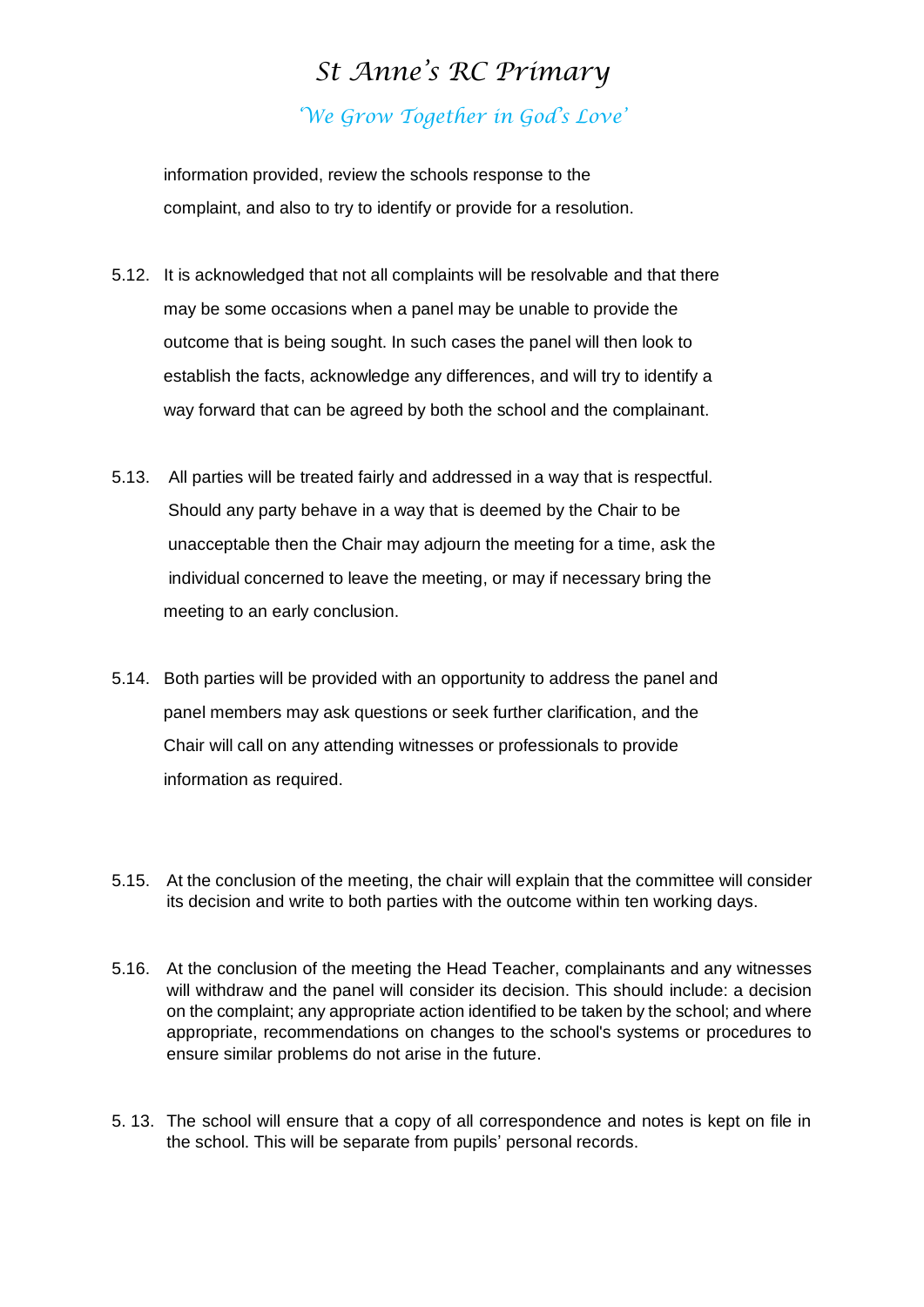*'We Grow Together in God's Love'*

## 6. **THE ROLE OF THE LOCAL AUTHORITY**

6.1. When the LA receives a general complaint about a school matter, which does not fall within their remit or any independent appeal process, the LA will signpost the complainant to the school's own complaints procedure. The complainant will be advised to discuss their concern/complaint with the Head Teacher/Chair of Governors as appropriate. Assistance may be given to the complainant to contact the school, or where they are having difficulty or ask for support in accessing the school complaint process.

 NB: Where there are matters of serious concern or safeguarding issues then the LA will contact the school/relevant professionals as appropriate.

6.2 The school may seek subject to Service Level Agreement, support and advice, including legal advice as appropriate from relevant LA officers in respect of responding to any complaints and concerns received.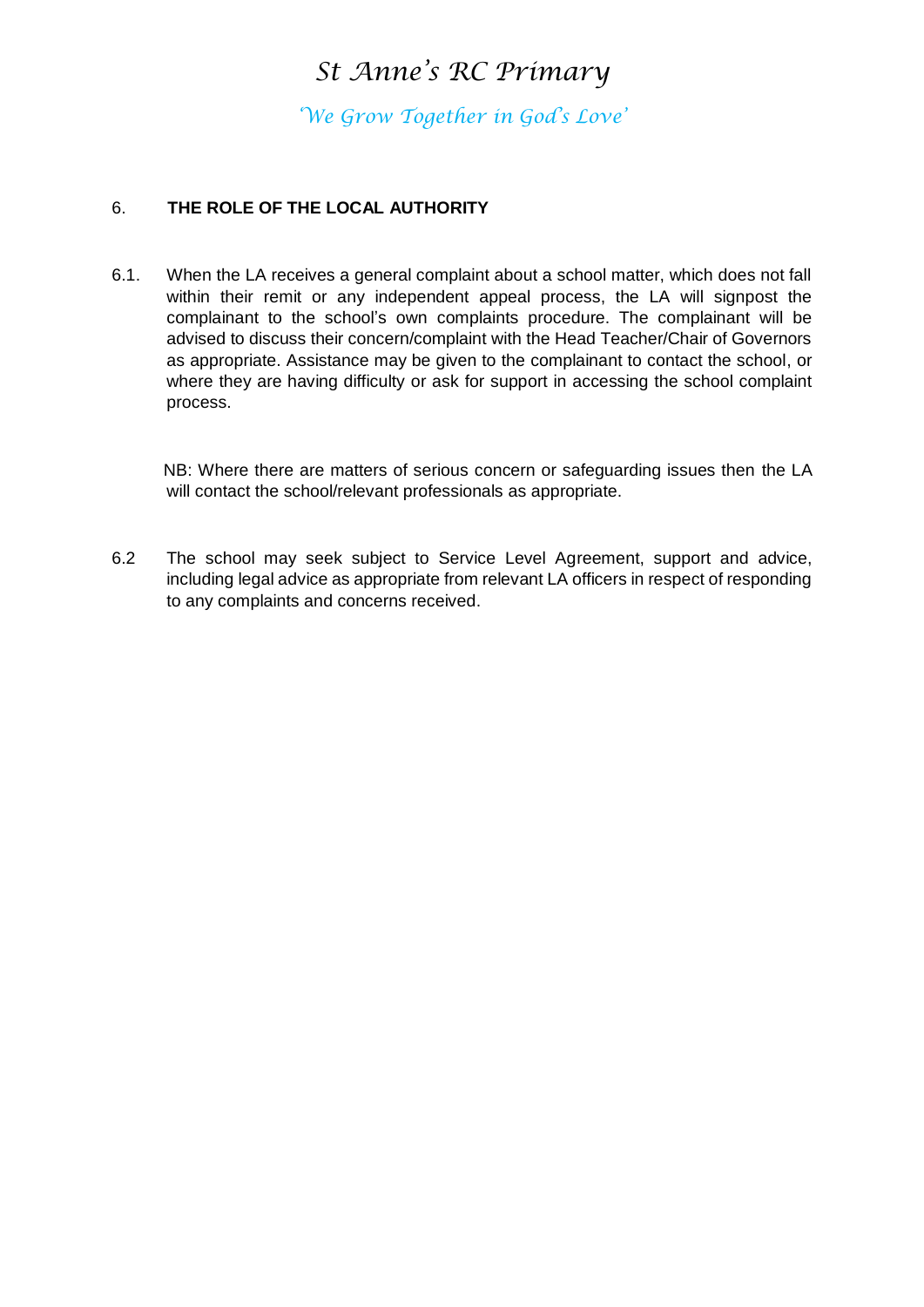*'We Grow Together in God's Love'*

Annex B

## **Procedure for the Conduct of a Panel Meeting to Hear a Complaint**

- 2.1 The Chair will invite everybody (except any witnesses) into the room, introduce them and explain the role of each person.
- 2.2 The Chair will explain to all present that the purpose of the meeting is to review, attempt to resolve the complaint and aim to achieve reconciliation between the school and the complainant. However, it may only be possible to establish the facts of a situation and make recommendations about the way forward.
- 2.3 The Chair should then ascertain whether the proposed procedure is acceptable. If so, the meeting will proceed along the following lines:
	- viii) the complainants will be invited to tell the panel members the details of their complaint, discuss any information they have submitted and explain why they remain dissatisfied with the school response. They should be given opportunity to identify what outcome/action they feel would resolve matters for them.

ii) The panel members may then ask questions or seek any further information/clarification required. If appropriate there may be opportunity at the discretion of the Chair for some questions, discussion or to hear from any witnesses.

iii) The school representative (usually the Head Teacher) will then be given an opportunity to respond and clarify what the school has done to try to resolve matters. Any information/reports submitted may be discussed and the panel members may ask any questions or seek any clarification required. If appropriate at the discretion of the Chair there may be opportunity for discussion, questions and to hear from any witnesses or professionals.

iv) The Head Teacher will be given an opportunity to share anything further they wish to add.

v) The complainant will be given an opportunity to share anything further they wish to add.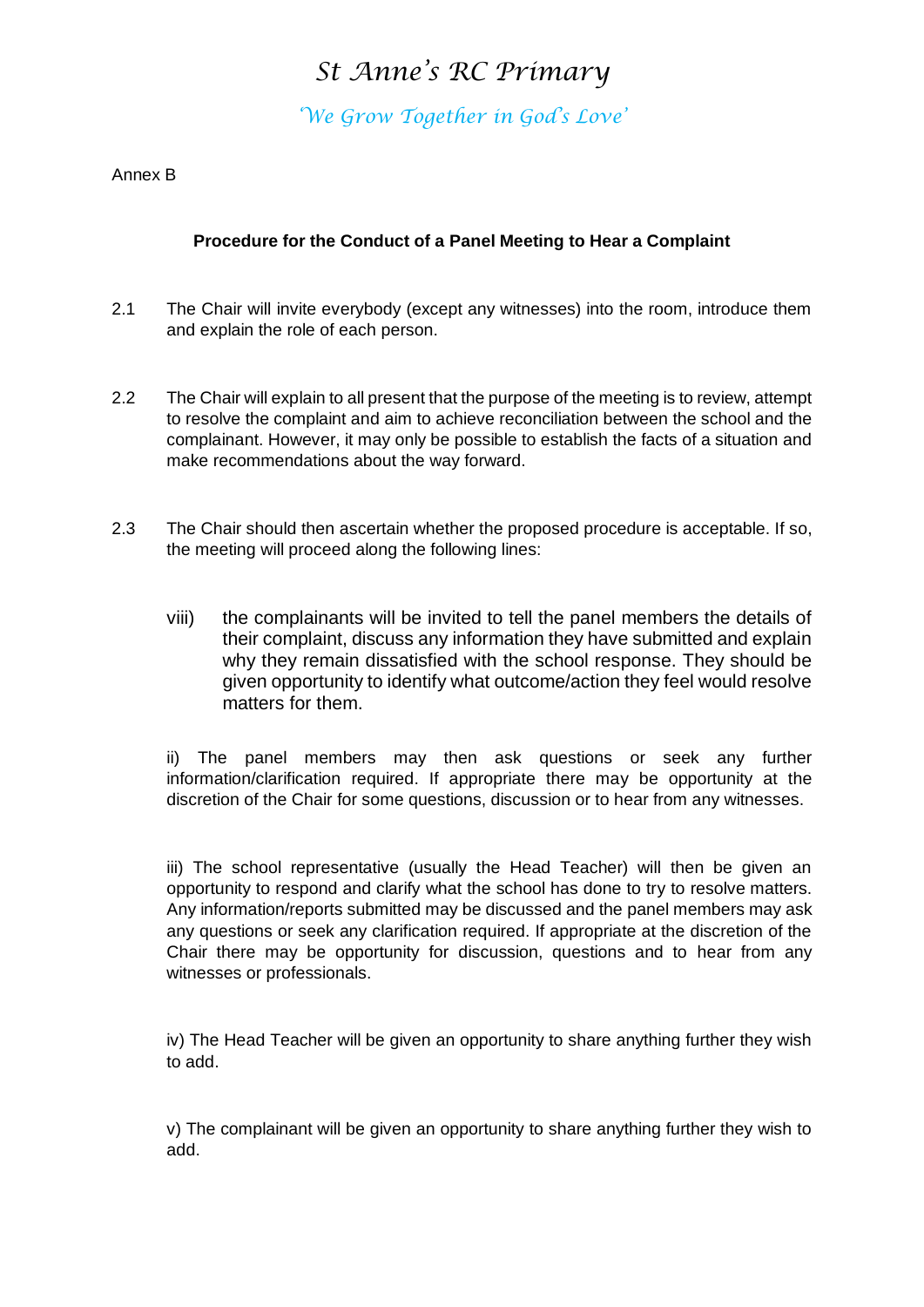## *'We Grow Together in God's Love'*

vi) When the Chair is satisfied that they have sufficient information the Chair will close the meeting and both the school representatives and the complainants will leave.

vii) Where the Local Authority representative (Complaints Officer) is in attendance they may be asked to remain to offer advice to the panel members in respect of the complaint process only.

viii) The panel members will make a decision regarding the complaint and any recommendations. The Chair will then write to both the Head Teacher and the complainants within 10 working days to inform them of the outcome.

NB: The complainant will be advised that this is the last stage of the school based complaint process, that the school will now consider the matter to be closed, and that if they remain dissatisfied with the way that the school has handled their complaint they are able to refer their complaint to:

 Department for Education Schools Complaints Unit 2<sup>nd</sup> Floor, Piccadilly Gate Store Street Manchester M1 2WD